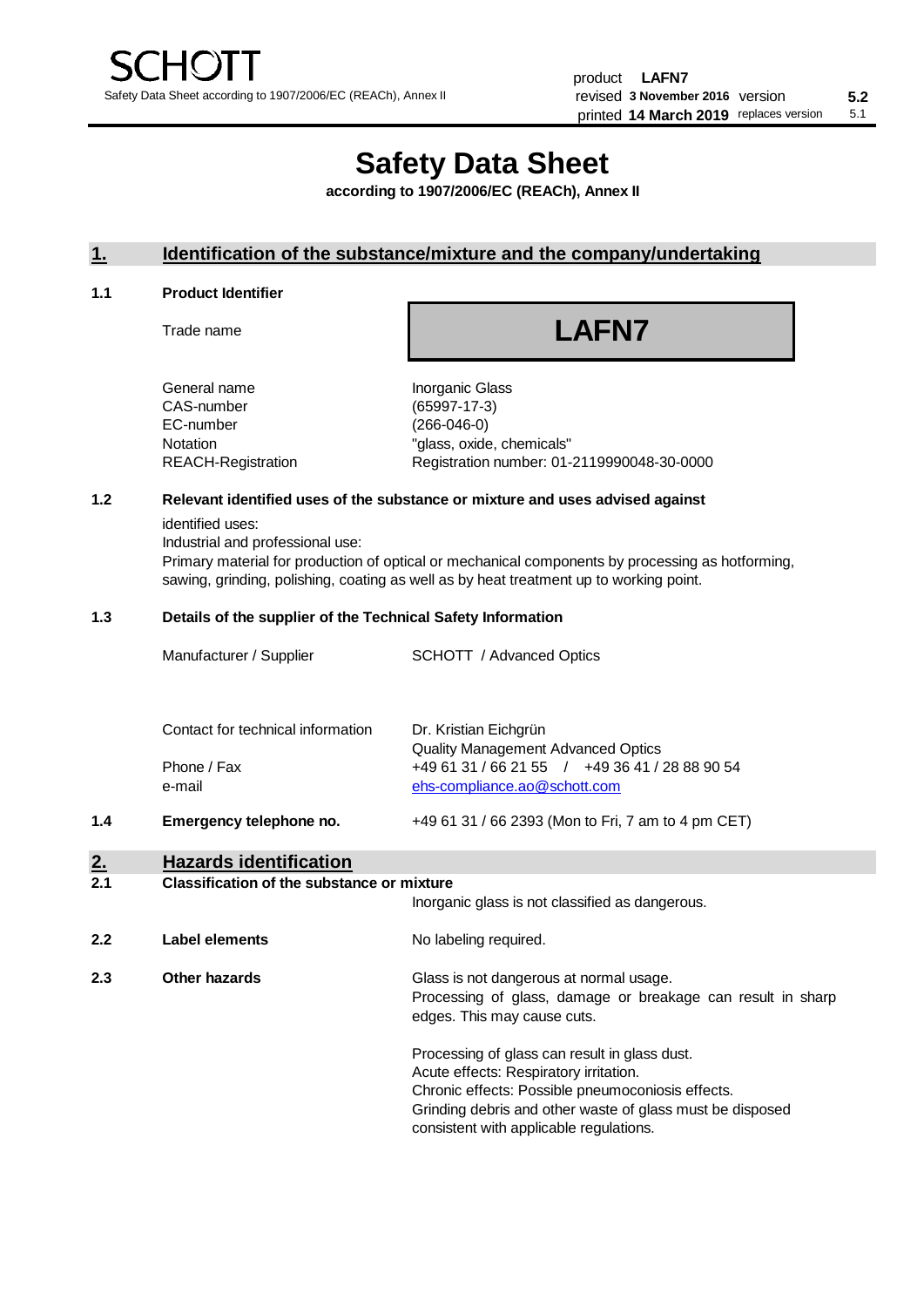## **3. Composition/information on ingredients**

#### **3.1 Substances**

As the substance glass is not included in the candidate list of substances of very high concern, currently there are no information duties according to article 33 of REACH. However for the production of glass we may use substances, which are on the candidate list and had been included in Annex XIV of the REACH regulation or could be included in future . These powdery substances are not present as such in the final glass; they are fully integrated into the glass matrix through the melting process. Thus they loose their original characteristics. The main components are listed as additional information in chapter 16. For more information please refer to ehs-compliance.ao@schott.com.

#### **3.2 Mixtures**

Glass is classified as substance acc. to regulation (EC) No 987/2008 (amending of Reach-Reg.).

#### **4. First aid measures**

#### **4.1 Description of first aid measures**

| <b>General information</b> | Glass is no hazardous substance. The following information refer<br>to glass dust and glass splinter which may result from processing<br>or breakage. |
|----------------------------|-------------------------------------------------------------------------------------------------------------------------------------------------------|
| <b>After inhalation</b>    | Supply fresh air; consult doctor in case of complaints                                                                                                |
| After skin contact         | Normally not dangerous.                                                                                                                               |
|                            | Consult doctor in case of complaints.                                                                                                                 |
| After eye contact          | Rinse under running water.                                                                                                                            |
|                            | Consult doctor in case of complaints.                                                                                                                 |
| <b>After swallowing</b>    | Consult doctor                                                                                                                                        |

## **4.2 Most important symptoms and effects, both acute and delayed**

none known **4.3 Indication of immediate medical attention and special treatment needed** 

|     |                                                                     | none                           |  |  |  |
|-----|---------------------------------------------------------------------|--------------------------------|--|--|--|
| 5.  | <b>Fire fighting measures</b>                                       |                                |  |  |  |
| 5.1 | <b>Extinguishing media</b>                                          | no requirements                |  |  |  |
| 5.2 | Special hazards arising from the substance or mixture               | none. Glass is noncombustible. |  |  |  |
| 5.3 | <b>Advice for firefighters</b>                                      | none                           |  |  |  |
| 6.  | <b>Accidental release measures</b>                                  |                                |  |  |  |
| 6.1 | Personal precautions, protective equipment and emergency procedures |                                |  |  |  |
|     |                                                                     | none                           |  |  |  |
| 6.2 | <b>Environmental Precautions</b>                                    | none                           |  |  |  |
| 6.3 | Methods and material for containment and cleaning up                | none                           |  |  |  |
| 6.4 | Reference to other sections                                         | none                           |  |  |  |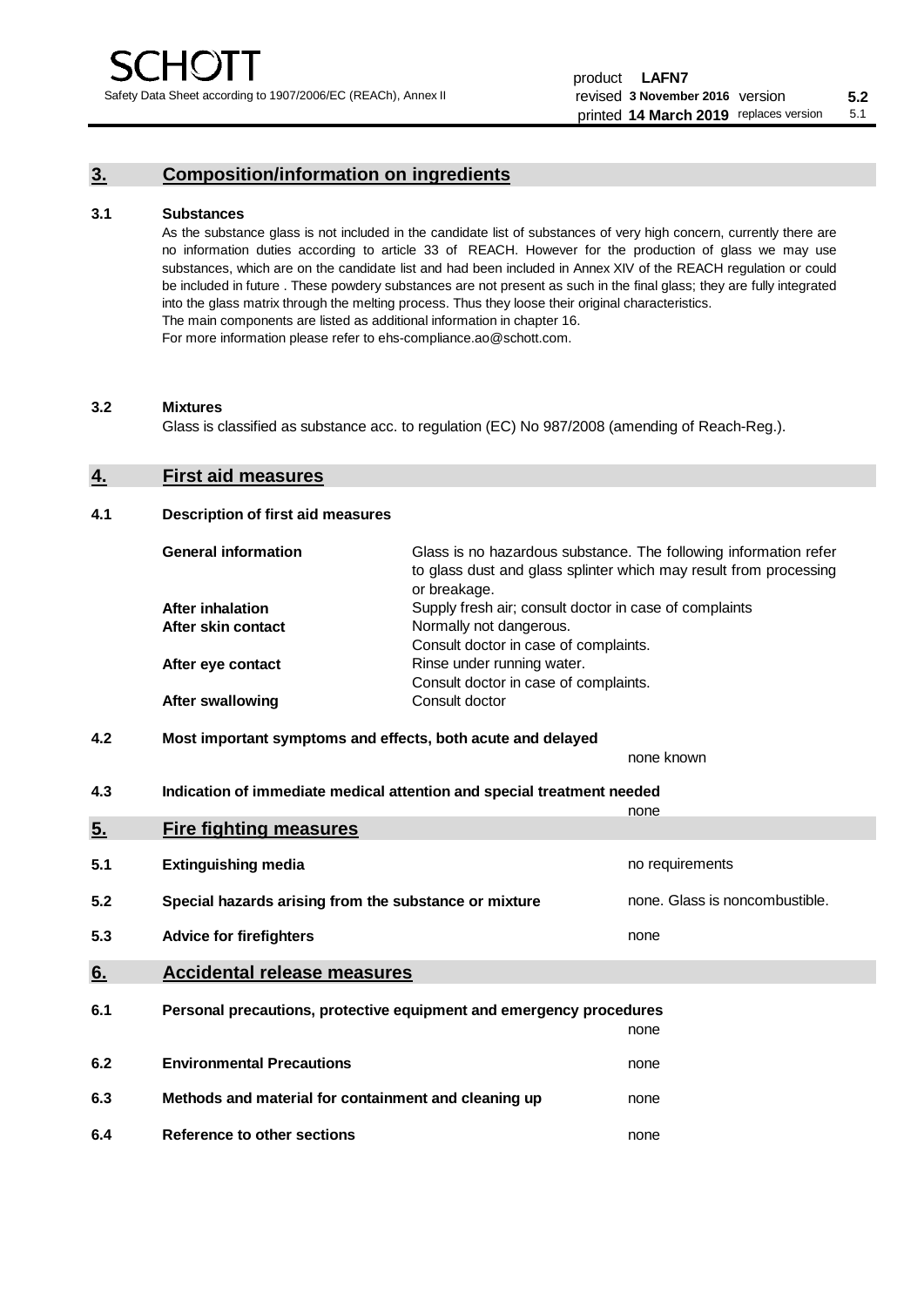| $\underline{\mathbf{7}}$ . | <b>Handling and storage</b>                                                                                                                                                                                                                                                                                                                                                                                                    |                                                                                                                                                                                                                                                                                                                                        |  |  |  |  |
|----------------------------|--------------------------------------------------------------------------------------------------------------------------------------------------------------------------------------------------------------------------------------------------------------------------------------------------------------------------------------------------------------------------------------------------------------------------------|----------------------------------------------------------------------------------------------------------------------------------------------------------------------------------------------------------------------------------------------------------------------------------------------------------------------------------------|--|--|--|--|
| 7.1                        | <b>Precautions for safe handling</b><br>Avoid breakage because of injury risk by sharp edges.                                                                                                                                                                                                                                                                                                                                  |                                                                                                                                                                                                                                                                                                                                        |  |  |  |  |
| 7.2                        | Conditions for safe storage, including any incompatibilities                                                                                                                                                                                                                                                                                                                                                                   | Store in dry environment. Avoid excessive humidity.                                                                                                                                                                                                                                                                                    |  |  |  |  |
| 7.3                        | Specific end use(s)                                                                                                                                                                                                                                                                                                                                                                                                            | see section 1.2                                                                                                                                                                                                                                                                                                                        |  |  |  |  |
| 8.                         | <b>Exposure controls / personal protection</b>                                                                                                                                                                                                                                                                                                                                                                                 |                                                                                                                                                                                                                                                                                                                                        |  |  |  |  |
| 8.1                        | <b>Control parameters</b><br>Regulation<br>Value<br>0,3 mg / $m3$<br>peak limit<br>no information<br>teratogenic                                                                                                                                                                                                                                                                                                               | In case of dust formation, declaration for FUSED SILICA, CAS-No: 60676-86-0<br>TRGS 900 - GERMAN OCCUPATIONAL EXPOSURE LIMIT VALUES (01/2006)<br>(EXPOSURE LIMIT VALUE) with reference to the respirable fraction.<br>There is no reason to fear a risk of damage to the developing embryo<br>or foetus when limit value is adhered to |  |  |  |  |
| 8.2                        | <b>Exposure controls</b><br>Technical measures and appropriate work processes have higher priority than personal<br>protective equipment. Provide adequate ventilation by local exhaust ventilation or ventilation<br>in general.<br>Adequate assessment tools for verification of effectivity of the protective measures includes<br>methods of measurements as described in "Technischen Regeln for Gefahrstoffe (TRGS) 402. |                                                                                                                                                                                                                                                                                                                                        |  |  |  |  |
|                            | <b>Respiratory Protection</b>                                                                                                                                                                                                                                                                                                                                                                                                  | Technical<br>grinding/processing,<br>measure:<br>wet<br>avoid<br>dust<br>formation.<br>If glass dust or particulates are above the national exposure limits<br>use a national approved respirator for dust and fibers.                                                                                                                 |  |  |  |  |
|                            | <b>Hand Protection</b>                                                                                                                                                                                                                                                                                                                                                                                                         | Use protective gloves and safety wristbands for protection<br>against cut injuries.                                                                                                                                                                                                                                                    |  |  |  |  |
|                            | Eye Protection                                                                                                                                                                                                                                                                                                                                                                                                                 | Use industrial safety glasses that meet national standards.                                                                                                                                                                                                                                                                            |  |  |  |  |
|                            | <b>Personnel Protection</b>                                                                                                                                                                                                                                                                                                                                                                                                    | Use safety skirting for protection from sharp edges.<br>Wear safety shoes.                                                                                                                                                                                                                                                             |  |  |  |  |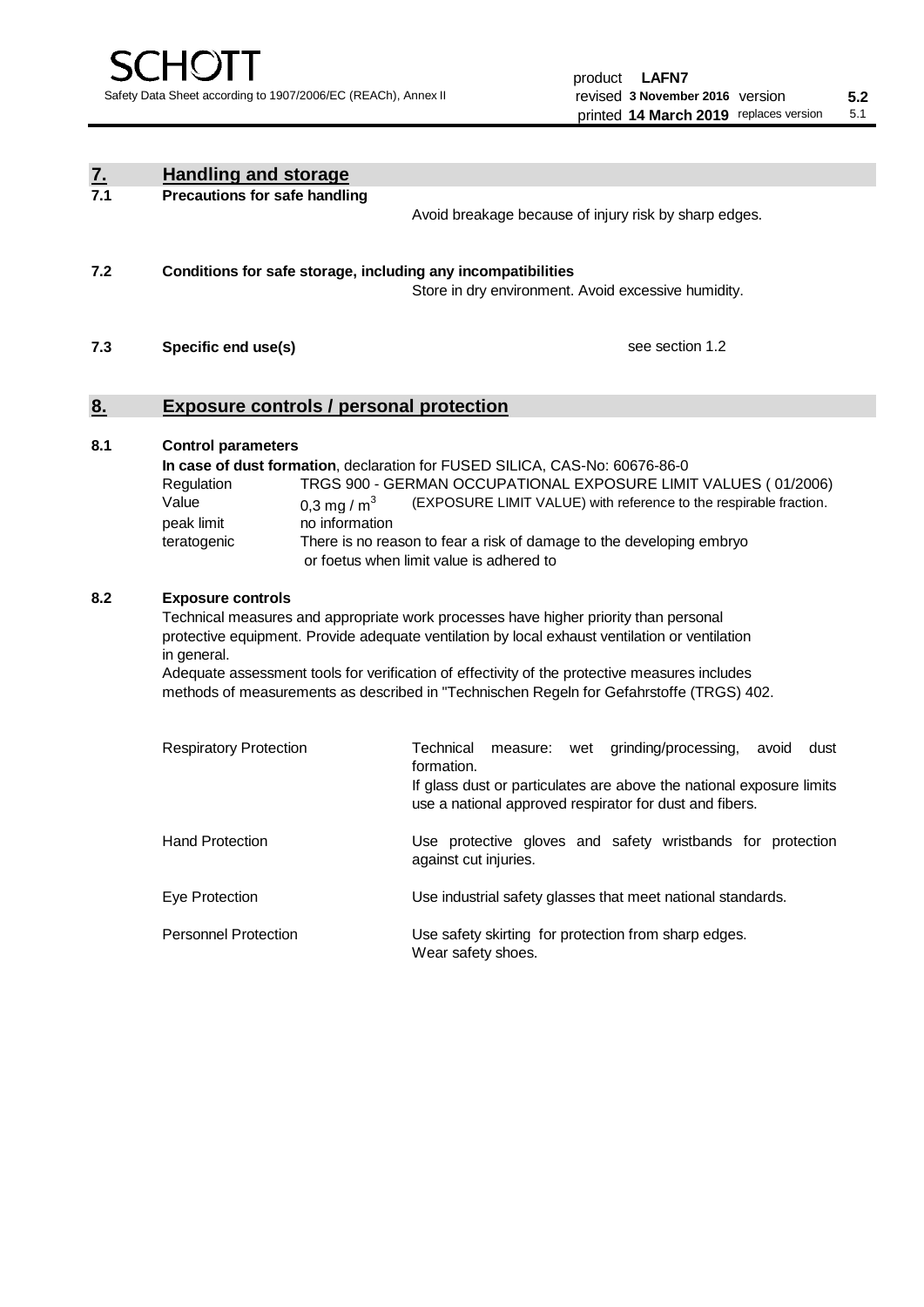## **9. Physical and chemical properties**

**9.1 Information on basic physical and chemical properties**

|     | Appearance                            |                                                    |
|-----|---------------------------------------|----------------------------------------------------|
|     | <b>Physical state</b>                 | solid                                              |
|     | <b>Colour</b>                         | transparent or coloured                            |
|     | Odour                                 | odourless                                          |
|     | pH-value                              | not applicable                                     |
|     | <b>Boilling point/boilling range</b>  | not applicable                                     |
|     | Melting point/melting range           | 500 °C                                             |
|     |                                       | Transformation temperature according to ISO 7884-8 |
|     | <b>Flashpoint</b>                     | not combustible                                    |
|     | <b>Combustibility</b>                 | not combustible                                    |
|     | Ignition temperature                  | none                                               |
|     | <b>Auto flammability</b>              | none                                               |
|     | Danger of explosion                   | none                                               |
|     | <b>Explosive limits upper / lower</b> | none                                               |
|     | <b>Oxidizing characteristics</b>      | none                                               |
|     | Vapour pressure                       | not applicable                                     |
|     | Density (20 °C)                       | $4,38$ g/ccm                                       |
|     | <b>Water solubility</b>               | not applicable                                     |
|     | <b>Fat solubility</b>                 | not applicable                                     |
|     | n-octanol-water partition coefficient | not applicable                                     |
|     | <b>Other information</b>              | none                                               |
| 9.2 | <b>Other information</b>              | none                                               |

## **10. Stability and Reactivity**

#### **10.1 Reactivity**

Glass is a stable material. Glass is inert to many chemicals, but may react to hot, strong alkaline solutions and with hydrofluoric, fluorosilicic and phosphoric acids. When heated to temperatures above the melting point, metal oxide fumes may be emitted.

Glass is an amorphous, inorganic, usually transparent or translucent substance consisting of a mixture of silicates or sometimes borates or phosphates as glass formers. With additions of modifiers a melt is produced at high temperatures, that cools to a solid state without crystallization.

## **10.2 Chemical stability**

Glass is stable at normal environmental conditions.

**10.3 Possibility of hazardous reactions** 

No hazardous reactions at intended use.

| 10.4 | <b>Conditions to avoid</b>       | see section 10.1 |
|------|----------------------------------|------------------|
| 10.5 | Incompatible materials           | see section 10.1 |
| 10.6 | Hazardous decomposition products | see section 10.1 |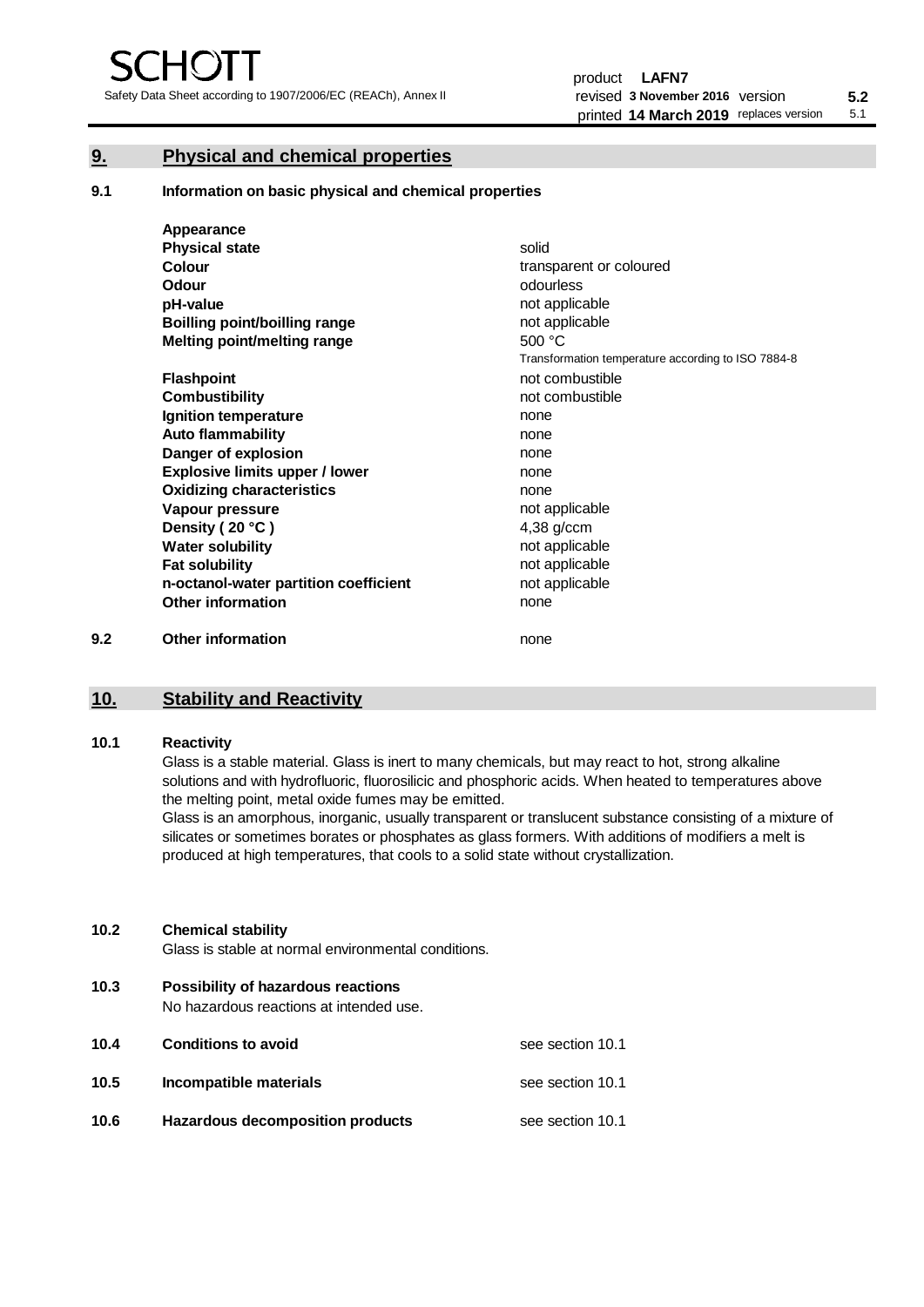## **11. Toxicological information**

**11.1 Information on toxicological effects** Toxicological data are not available.

## **12. Ecological information**

- **12.1 Toxicity**
- **12.2 Persistence and degradability**
- **12.3 Bioaccumulative potential**
- **12.4 Mobility in soil**
- **12.5 Results of PBT and vPvB assessment**
- **12.6 Other adverse effects**

## **13. Disposal considerations**

**13.1 Waste treatment methods**

| <u>14.</u> | <b>Transport information</b>                                             |                     |
|------------|--------------------------------------------------------------------------|---------------------|
| 14.1       | <b>UN Number</b>                                                         | no requirements     |
| 14.2       | <b>UN Proper Shipping Name</b>                                           | no requirements     |
| 14.3       | <b>Transport hazard class(es)</b>                                        | no requirements     |
| 14.4       | Packing group                                                            | no requirements     |
| 14.5       | <b>Environmental hazards</b>                                             | no requirements     |
| 14.6       | Special precautions for user                                             | see sections 6 to 8 |
| 117        | Transport in bulk according to Annoy II of MADDOI 72/79 and the IBC Code |                     |

**14.7 Transport in bulk according to Annex II of MARPOL73/78 and the IBC Code**

no requirements

unknown unknown unknown

unknown unknown unknown

Disposal according to local regulations

## **15. Regulatory information**

## **15.1 Safety, health and environmental regulations/legislation specific for the substance or mixture**

| <b>REACH</b> | Under REACH glass is classified as a "Substance". According to Appendix V<br>Number 11 of the REACh regulation glass is exempted from registration if<br>specified conditions are met. SCHOTT AG, Advanced Optics has examined this<br>conditions for its products.<br>This glass is subject to registration. Registration dossier has been submitted on 29<br>May, 2013. Registration number of ECHA: 01-2119990048-30-0000. |  |  |
|--------------|-------------------------------------------------------------------------------------------------------------------------------------------------------------------------------------------------------------------------------------------------------------------------------------------------------------------------------------------------------------------------------------------------------------------------------|--|--|
| <b>RoHS</b>  | This glass does not contain - according to our knowledge - materials in<br>concentrations, whose placing on the market is forbidden in accordance to the<br>current requirements of the European Directive 2011/65/EU.<br>This glass contains lead to achieve it's particular characteristics. It is compliant to<br>the RoHS due to the exemptions specified in the annex of the RoHS.                                       |  |  |

#### **United Nations Globally Harmonized System (UN-GHS) related to safety information.**

This information considers also the requirements of the UN-GHS related to safety information.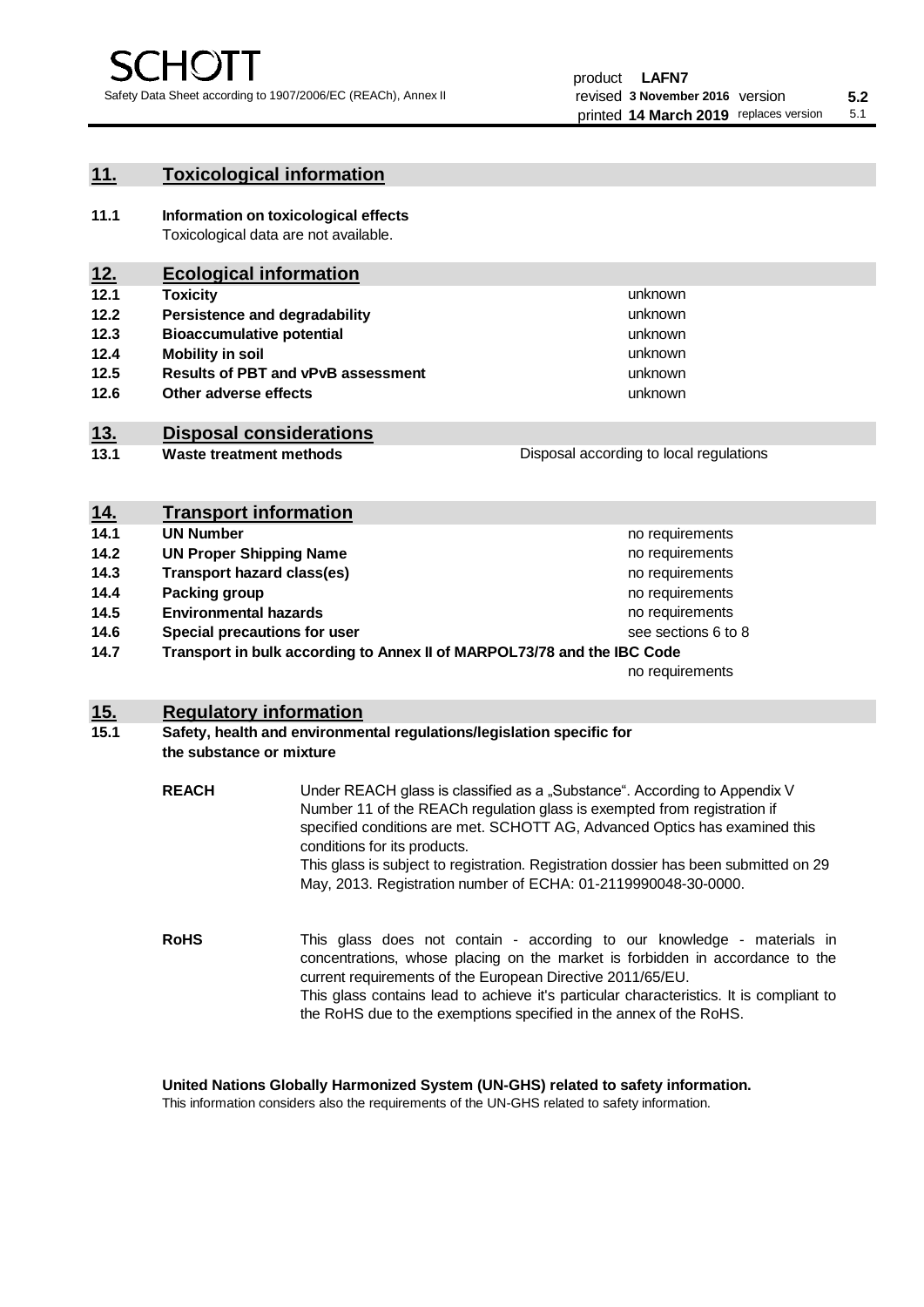## **15.2 Chemical Safety Assessment**

A Chemical Safety Assessment has not been carried out.

## **16. Other information**

| 16.1 | Composition of mixture according to raw materials, based on the oxides. | 5.1 |
|------|-------------------------------------------------------------------------|-----|
|      |                                                                         |     |

| chemical                 |               | proportion    | <b>SVHC (REACH)</b> | Reg.  | <b>OSHA</b>                                       | <b>ACGIH</b>                                 | Carc.     |
|--------------------------|---------------|---------------|---------------------|-------|---------------------------------------------------|----------------------------------------------|-----------|
| name                     | <b>CAS-No</b> | of weigth (%) | (Y/N)               | (Y/N) | <b>PEL</b>                                        | <b>TLV</b>                                   | (Y/N)     |
| Aluminum Oxide           | 1344-28-1     | $1 - 10$      | <b>No</b>           | Yes   | $15 \text{ mg/m}^3$                               | $10 \text{ mg/m}^3$                          | <b>No</b> |
| Arsenic Trioxide         | 1327-53-3     | < 1           | Yes                 | Yes   | $0.01$ mg/m <sup>3</sup> $0.01$ mg/m <sup>3</sup> |                                              | Yes       |
| Boron Oxide              | 1303-86-2     | $20 - 30$     | Yes                 | Yes   | $15 \text{ mg/m}^3$                               | $10 \text{ ma/m}^3$                          | <b>No</b> |
| Lanthanum Oxide          | 1312-81-8     | $1 - 10$      | <b>No</b>           | No.   | N/A                                               | N/A                                          | No        |
| Lead Oxide               | 1317-36-8     | $40 - 50$     | Yes                 | Yes   | $0.05$ mg/m <sup>3</sup> 0.05 mg/m <sup>3</sup>   |                                              | Yes       |
| Silica                   | 14808-60-7    | $1 - 10$      | <b>No</b>           | Yes   |                                                   | $0.1 \text{ mq/m}^3$ 0.025 mg/m <sup>3</sup> | <b>No</b> |
| <b>Tungsten Trioxide</b> | 1314-35-8     | < 1           | <b>No</b>           | No.   | N/A                                               | N/A                                          | No        |
| Zinc Oxide               | 1314-13-2     | $1 - 10$      | No                  | Yes   | $5 \text{ mg/m}^3$ (fume)                         | 2 mg/m <sup>3</sup> (R dust)                 | No        |
| Zirconium Oxide          | 1314-23-4     | $1 - 10$      | No                  | Yes   | $5 \text{ mg/m}^3$                                | $5 \text{ mg/m}^3$                           | No        |

**The classification and limiting values are valid for the raw materials, see section 3. Glass is not a substance of very high concern (SVHC).**

#### **Explanations to the data in the table**

| SVHC(REACH) | The raw material is listed in the candidate list of the substances of very high<br>concern                                                               |  |
|-------------|----------------------------------------------------------------------------------------------------------------------------------------------------------|--|
| Reg.        | Regulated chemical substance per list OSHA Regulations (Standards - 29 CFR)<br>Subpart 1910.1000 Tables Z1 to Z3 Limits for Air Contaminants             |  |
| OSHA / PEL  | Permissible exposure limit – for chemical materials, issued by the OSHA                                                                                  |  |
| ACGIH / TLV | Threshold limit value - chemical substances classification by the ACGIH                                                                                  |  |
| <b>OSHA</b> | Occupational Safety and Health Administration, an organization of the US.<br>Department of Labor (www.osha.gov).                                         |  |
| ACGIH       | American Conference of Governmental Industrial Hygienists (ACGIH), an member-<br>based organization that advances occupational and environmental health. |  |
| Carc.       | Chemical substance classified as carcinogen                                                                                                              |  |